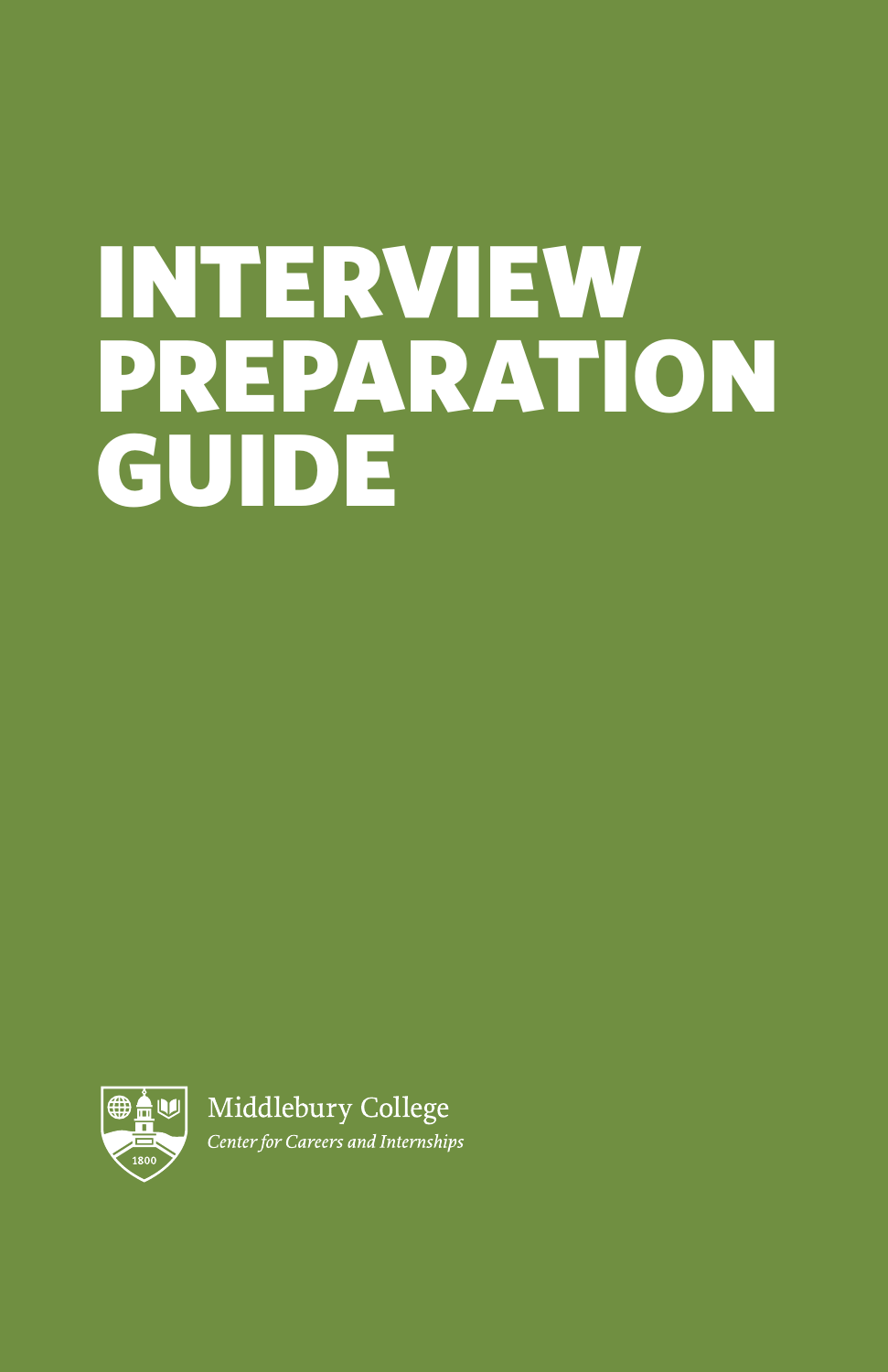# **INTERVIEWING**

Interviews provide an opportunity to present your qualifications and experiences while relating them to the needs of an organization. An interview gives you a chance to confirm that the opportunity is a good fit for both you and the employer. Preparation and practice are keys to a successful interview.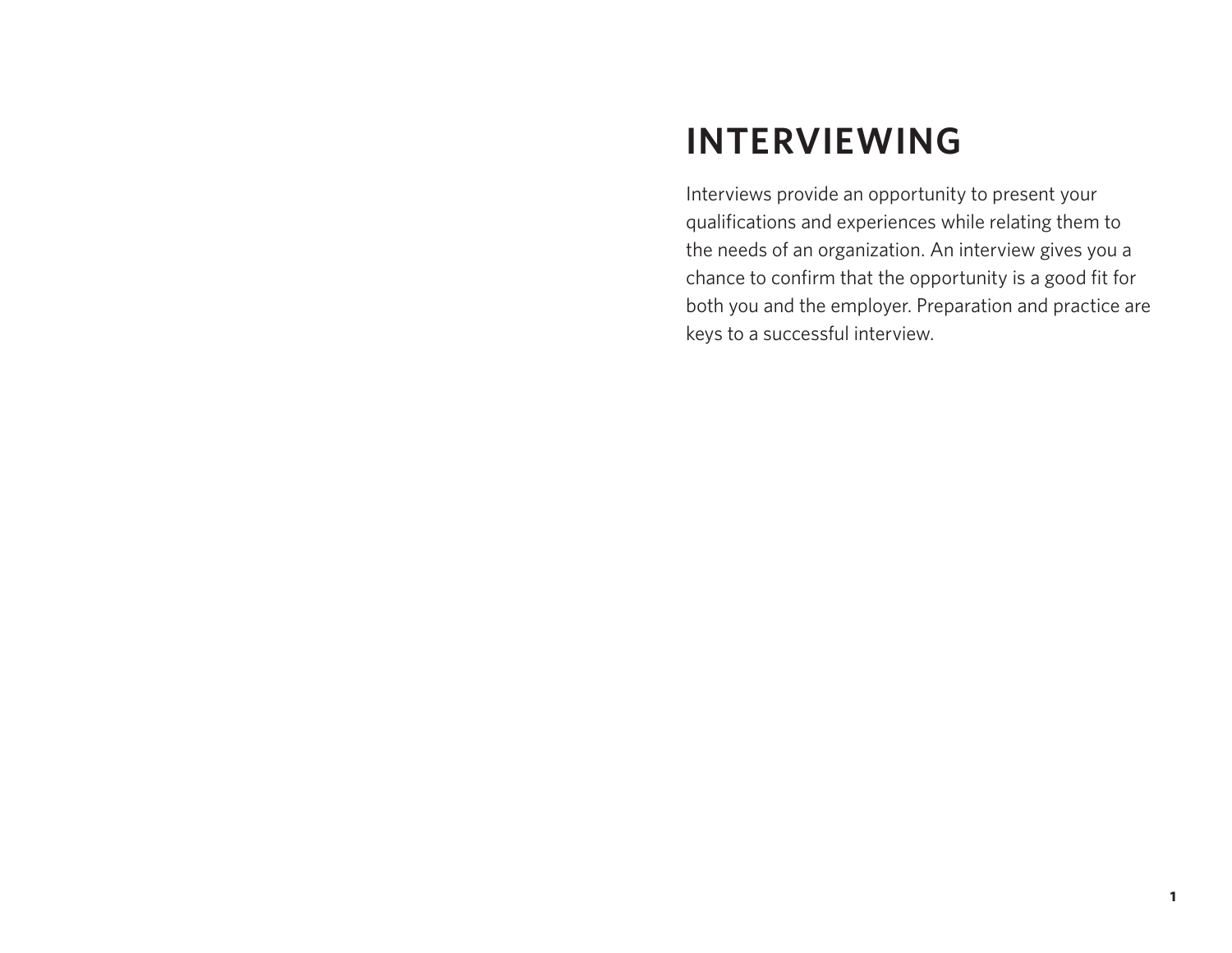Congratulations! You've been invited to interview for your dream job. Here's a "to-do" list to make sure you are well prepared.

- 1. Verify the names and positions of those who will be conducting the interview(s), as well as dates, times, and location.
- 2. Determine who will bear the costs of transportation, meals, and overnight lodging associated with the interview.
- 3. Research the organization thoroughly. Become familiar with recent events affecting the organization's industry. The Middlebury libraries provide a variety of excellent research tools at **middlebury. libguides.com/biz**.
- 4. Analyze the position. How does the position fit your professional goals? Be prepared to do the following:
	- a. Give a 90-second pitch outlining what has led you to this opportunity and why you're a good fit.
	- b. Discuss your qualifications, strengths, weaknesses, and fit for the position and organization. Your responses should reflect your self-confidence, ability to communicate effectively, and interpersonal skills.
	- c. Practice telling relevant stories and providing specific examples from your experiences. Recruit your friends to help you practice and videorecord your answers. You may also schedule a practice interview with a CCI advisor.
	- d. Review your application materials (résumé, cover letter, and anything else you might have submitted). Be prepared to talk about all of it.
- 5. Prepare questions for the interviewer(s).
- 6. Plan your attire. Dress for the job you want.

# **PROFESSIONAL DRESS GUIDELINES**

Workplaces vary considerably in terms of acceptable dress. The guidelines below reflect a conservative approach to interview attire that applies most of the time. If you are interviewing in a creative field—such as advertising, public relations, fashion, graphic design, theater, or film—you can probably wear something less formal or be more creative with your outfit. Consult with a CCI advisor for advice regarding your attire choice.

- Dark-colored suits or dresses with conservative hemlines, neatly pressed and not wrinkled.
- Clean and polished conservative dress shoes. Match shoe and belt colors.
- Conservative ties and other accessories, minimal jewelry.
- Well-groomed hair; avoid unusual styles or colors. If you have long hair, it is appropriate to pull it back neatly.
- No visible body art; cover tattoos with clothing, if possible.
- Conservative makeup.
- No body odor; avoid cologne or perfume.
- No gum, candy, or other objects in your mouth.
- Portfolio notebook and professional purse or bag—no backpack.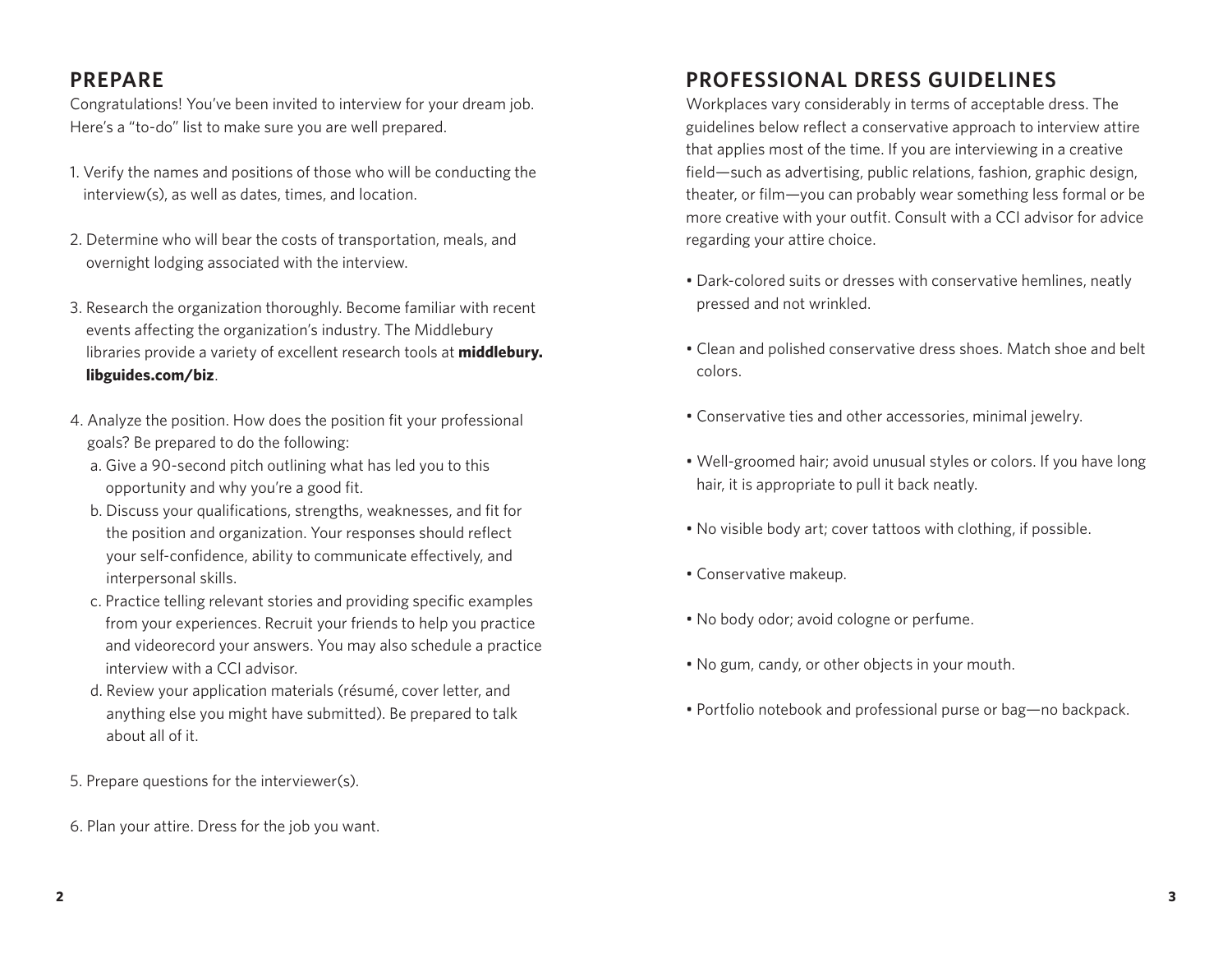# **COMMON INTERVIEW QUESTIONS**

#### **General/Personal Questions**

- Tell me about yourself; walk me through your résumé.
- What do you consider your strengths to be?
- What is your greatest weakness, and what have you done to overcome it?
- Tell me about something in the news that you find interesting.

#### **Education**

- What was your major? What determined this choice?
- What were your overall grades? Do you think your grades are a good indicator of your ability to succeed?
- What are some things you like to do outside of the classroom?

#### **Questions About the Interviewing Company/About the Position**

- What do you know about [insert employer name]? Why do you want to work for [insert employer name]?
- Explain to me what you think this position includes.

#### **Role Specific Questions**

- Describe a project where you demonstrated your analytical capabilities.
- Please provide specific examples where you used time management skills to complete a project ahead of schedule. What was the project and how did you prioritize tasks?
- Describe your experience leading a team, including at least one challenge you faced as a team leader.
- Describe your leadership style and give an example of a situation when you successfully led a group.

#### **Ethics Questions**

- How do you deal with a policy or process with which you don't agree?
- If you heard that a classmate had access to an exam for your class, what would you do?

# **TYPES OF INTERVIEWS**

Depending on the industry culture and job function, you may have one or several interviews as part of the hiring process. Interviews typically fall into the following categories:

#### **Screening Interview**

- Typically brief (20 minutes to one hour), and may be held on campus, via phone or video call, or through a Web-based platform that bundles your answers to prerecorded questions.
- Conducted by a recruiter, search committee, or possibly Middlebury College alumni.
- Questions are usually about your past performance and skills.
- The interviewer will appreciate candidates who communicate well, connect prior experiences to the position offered, demonstrate knowledge about the organization, show enthusiasm for the position, demonstrate poise, ask good questions, and are dressed appropriately.

#### **Phone/Video Call Interview**

- Never take an interview call "on the go." Find a private setting where you can give the interview your full attention. If you are in your room, ask your roommates not to enter the room during the interview.
- If possible, ask beforehand if you will be speaking to an individual or a group.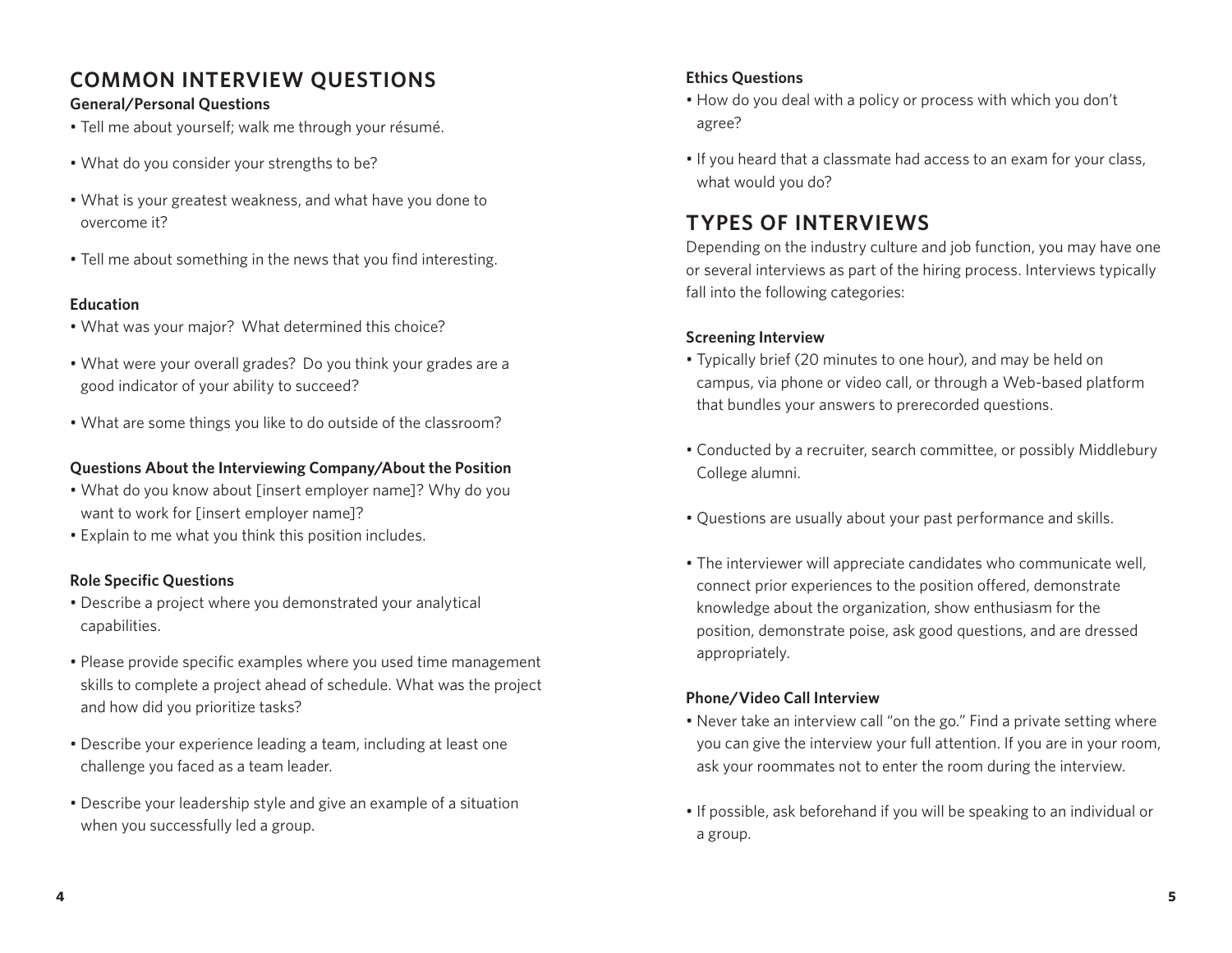- We recommend you wear interview attire for phone and video interviews. It is easier to have the proper mindset when dressed appropriately, and you'll feel more alert, professional, and at the top of your game. This energy will translate through the phone!
- Pay extra attention to your rate of speech, and be sensitive to pauses and breaks in the conversation. Keep your energy up by standing, smiling, and even making gestures while looking in the mirror. It may feel silly, but it makes a big difference in your enthusiasm coming through.
- It is important to convey energy through your voice; if you are softspoken, be sure to speak up.
- Take advantage of the fact that you are not "seen" by having your notes in front of you so that you can refer to them during the interview. This includes your résumé, cover letter, job description, and brief interview notes you have prepared. Have the interviewer's name in front of you and end by thanking them by name.

#### **Second Interview/Site Visit/Super Day**

• Typically held at the site of the organization and lasting anywhere from one hour to all day, depending on how many people you meet with and the level of the position.

#### **Lunch or Dinner Interview**

If a meal is part of your interview day, remember that this time is still a critical part of the interview (it may feel like a social event but it is not). You should not become too casual. You are still "on," regardless of whether you are having dinner with a senior manager or lunch with a peer-level employee of the organization. Here are some tips for the dining experience:

• Be sure to turn off your phone before arriving at the restaurant.

- Before sitting down, ask your host where she/he would like you to sit.
- Look over the place setting when you are being seated. Which bread plate is yours? Which glass is yours? (Remember: plate—center; knives, spoons, and glasses—right; forks and bread plate—left.)
- Place your napkin on your lap when seated. If you leave the table during the meal, place your napkin on your chair. Your napkin goes back on the table only at the conclusion of the meal.
- Use the proper utensil to eat. Begin with the one farthest from the plate.
- Ask for items out of your reach to be passed to you. Pass items requested by other diners.
- Order an easy-to-eat meal (avoid messy sandwiches, spaghetti, lobster, etc.). Order a moderately priced item.
- Take small bites and chew with your mouth closed. Do not speak with your mouth full. Pace yourself with the host and other guests.
- Maintain good posture—bring your food to your mouth, not the other way around.
- Do not drink alcohol (beer, wine, etc.), even if your host does. You want to be at the top of your game and alert during the meal and conversation. If your host offers you a drink, politely decline and instead order a soft drink, iced tea, water, etc.
- Be courteous to the waitstaff. Do not be demanding; say "please" and "thank you." Also, remember that they serve food from the left and remove food from the right.
- **6 7** • At the end of the meal, thank your host for a wonderful lunch or dinner.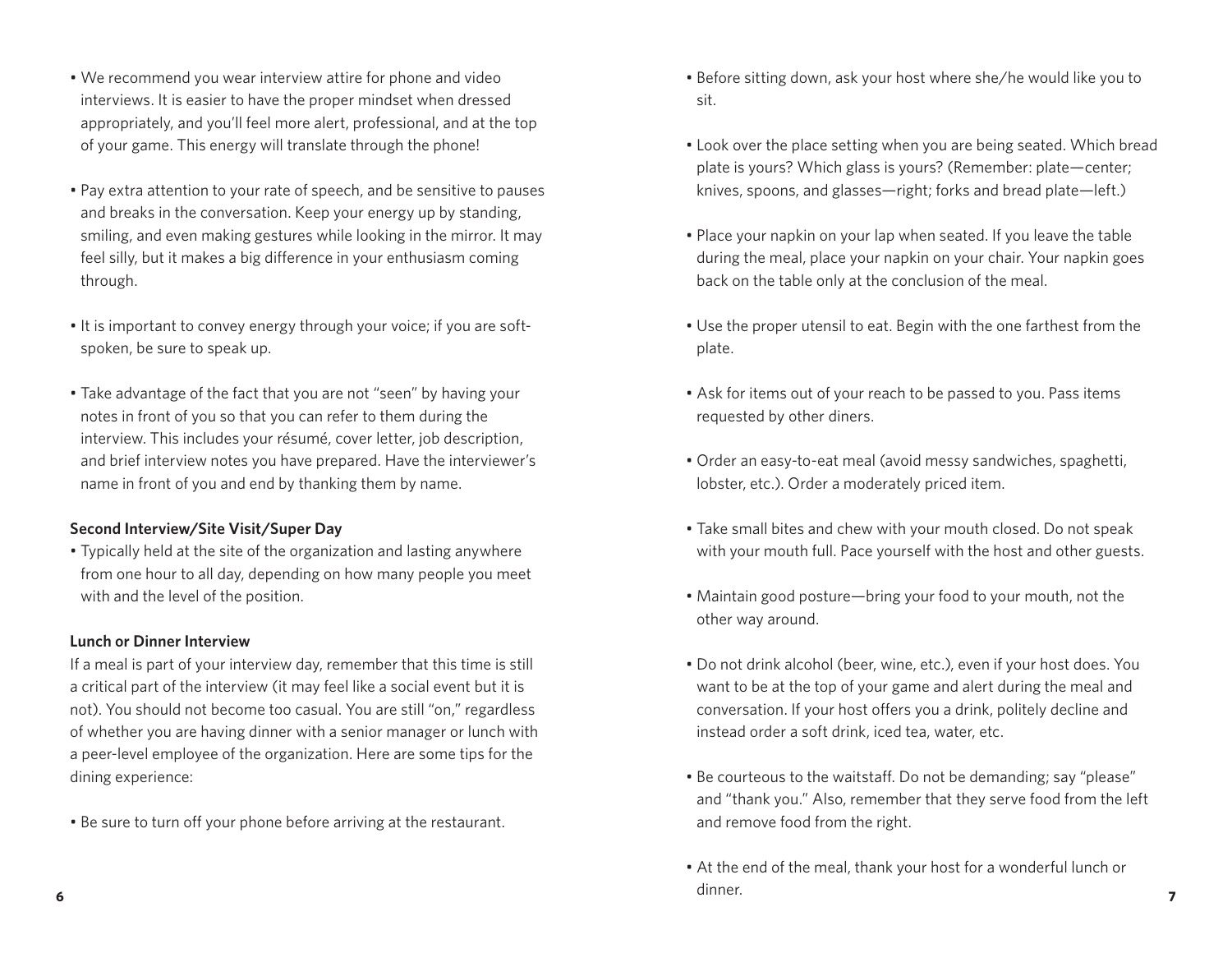#### **Case Interview**

Case interviews are used by many consulting firms and other businesses to assess your problem-solving abilities. The interviewer will ask you to address a business case and evaluate you on the structure and logic of your thinking as well as your creative problem solving, all under time constraints. This type of interview requires extensive preparation and practice. Middlebury Consulting Group, a student organization, provides opportunities for students to learn how to work through cases. In addition, alumni volunteers are frequently willing to help with practice case interviews. Though the scenarios will vary widely, you can practice and improve upon the logical thinking and time management common to each case.

#### **Behavioral Interview**

"Tell me about a time when . . . " or "Describe how you . . . " are how most behavioral interview questions begin. This provides you with an opportunity to tell a relevant "story" that highlights your skills or how you have demonstrated competency in an area of importance to the position you want.

We strongly recommend you use the STAR framework (page 9) to clearly and concisely communicate concrete examples from your past experiences. Think through examples of situations where you have demonstrated certain behaviors or qualities for which the organization is searching (e.g., teamwork, analysis, creativity, etc.) and practice telling your story.

#### **The STAR Framework**

**S Situation** Describe the background (position, organization, time frame).

> *Example: I was hired as a summer intern by Vermont Insurance's Investigations and Prevention team.*

- **T Task** Explain your task, responsibilities, or challenges you had to overcome. *Example: Our objective was to identify fraud patterns and develop detection mechanisms.*
- **A Action** What action did you take to handle the tasks or address the obstacle? *Example: I researched more than 500 client and healthcare provider records, and synthesized and analyzed large amounts of data to reveal fraud patterns. I also met with a focus group of employees who* 
	- *would use new fraud detection software to define and rank criteria for building the new detection training. Finally, I compiled information summarizing the time and resources devoted to this project and prepared a PowerPoint presentation for the general counsel to submit to senior management.*
- **R Result** What was the outcome? What did you learn or accomplish? What impact did you have on the situation? Quantify or qualify your results if you can. *Example: Senior management used this presentation as the basis for the development of companywide policies that maximized company savings and recoveries.*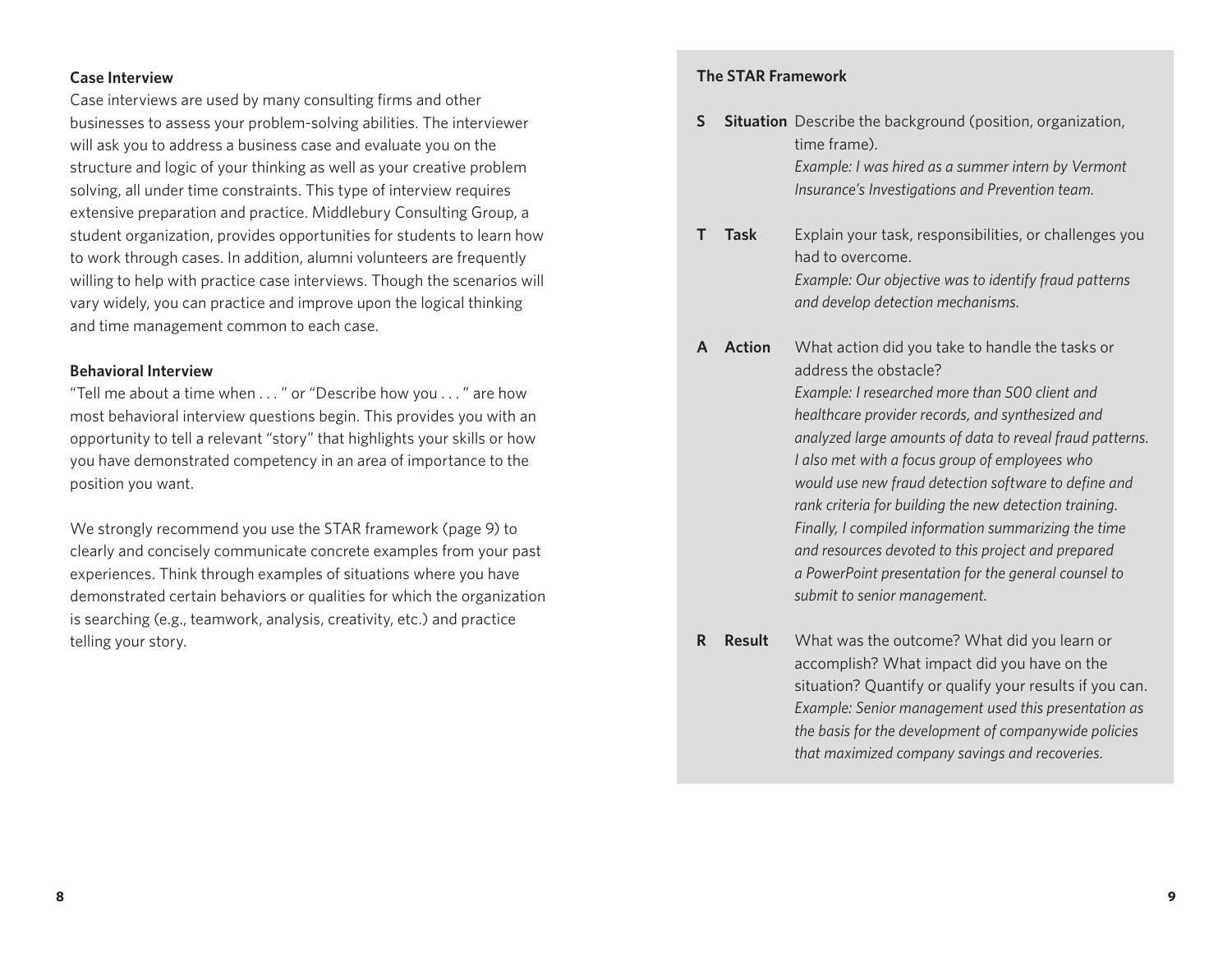# **PERFORM**

#### **Professional Conduct/Etiquette Tips**

• Arrive 10 to 15 minutes early; that is what "on time" means.

- Turn your phone off before you walk into the building.
- Carry a portfolio with a pad and pen.
- Be sure to have several extra copies of your résumé with you.
- Visit the restroom. Catch your breath, check yourself in the mirror, and put your best face on!
- Greet the receptionist warmly. Treat everyone you meet politely. The minute you set foot in the employer's space (building, campus, etc.), you are "on."
- Spend your waiting time focusing and taking in your surroundings.
- Greet your interviewer with a smile and a firm handshake; make eye contact.
- Maintain an alert but relaxed posture during the interview.
- Take your cue from the interviewer as to when the meeting is over.
- Shake hands firmly, smile, thank your interviewer for this opportunity to meet, and reaffirm your enthusiasm for the position. Ask for a business card.
- Make sure you have contact information for everyone you've spoken with, and send thank-you emails or notes within one day (preferably on the same day).

#### **Questions to Ask the Interviewer**

Five or six thoughtful questions will demonstrate your interest in the position. Never ask about salary and benefits during the first interview. Consider selecting a few from these choices:

- What are the day-to-day responsibilities of this position?
- Do you have a formal training program? If so, how long is it, and could you describe the type of training provided?
- How will my performance be evaluated, and how often?
- What would be a typical career path for an employee like me entering your organization?
- To whom would I report? Under whose supervision would I be assigned?
- What are your plans for expansion in terms of product lines, services, new branches, etc.?
- How would you differentiate your company from your major competitors?
- What do you consider to be the major problems facing the industry today?
- May I talk with present and previous employees about this job and organization?
- What do you like about working here?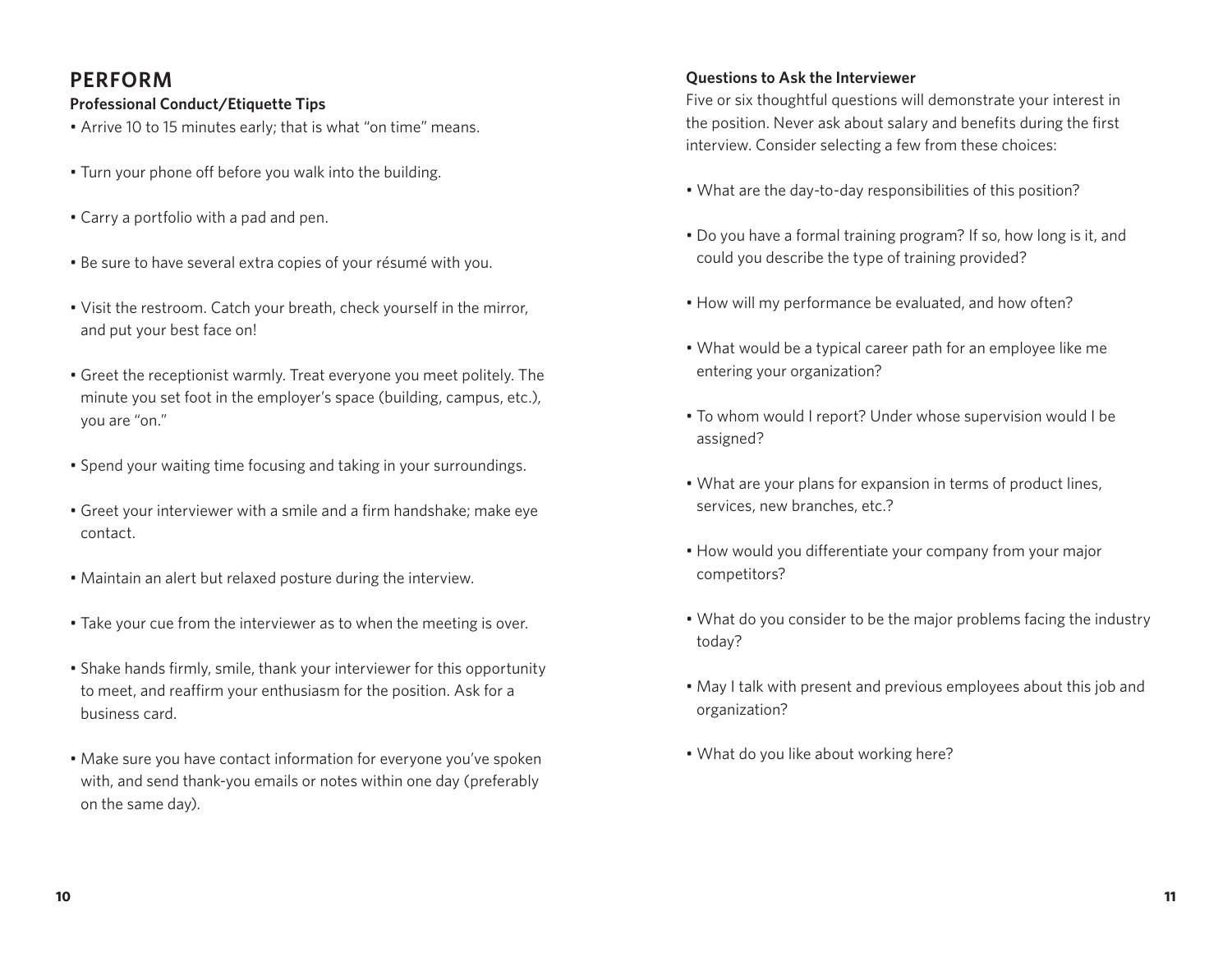#### **Handling Improper Interview Questions**

When you interview for a job, your prospective employer is supposed to ask job-related questions. The focus of interview questions should address your qualifications and abilities to perform the functions of the job.

In the U.S., employment law prohibits employers from discrimination on the basis of certain "protected classes." In federal law, these categories include race, color, religion, sex (including pregnancy, sexual orientation, or gender identity), disability and genetic information (including family medical history). Learn more at **eeoc.gov/prohibited-employment-policiespractices**.

What should you do if you feel that the interviewer is asking an improper (and possibly unlawful) question? You have a few options:

- You are free to answer the question. However, keep in mind that if you provide this information and give the "wrong" answer, you may jeopardize your chances of getting hired. There may be legal recourse available to you if you feel that you have been discriminated against, but this is not the preferred outcome for most job applicants.
- You can refuse to answer the question. Unfortunately, depending on how the refusal is phrased, you run the risk of appearing uncooperative or confrontational, and losing the job. Again, there may be legal recourse, but this is hardly an ideal situation.
- You can examine the question for its intent and respond with an answer as it might apply to the job. For example, if the interviewer asks, "Are you a U.S. citizen?" or "What country are you from?" you have been asked an improper question. You could respond, however, with "I am authorized to work in the United States."

# **FOLLOW UP**

After you interview for any position, you should send a thank-you email or note to those who took the time to meet with you. It allows you to express your gratitude for the opportunity to interview, gives you a chance to share any information that may not have been discussed in the interview, and sets you apart from other candidates.

- Send the thank-you message within one day of your interview. If you know the employer will be making a decision right away about the position, email your thank-you note or drop it off in person the next day. You can always send an email and follow up with a handwritten note, but do not write the same thing in each message.
- Send individual notes to each person with whom you interviewed. Each message does not need to be completely different; however, you should always try to personalize something specific to your direct conversation.
- Thank the interviewer for taking time to talk to you and mention how much you enjoyed the meeting. Make sure to specify the date you interviewed and the position for which you are a candidate.
- Mention something that made an impression on you during the interview and reiterate your interest in the position.
- Restate why you are an excellent candidate for the job.
- Share any relevant information (e.g., awards, research opportunities, etc.) that you forgot to mention or did not have a chance to share during the interview.
- Offer to send any additional information (e.g., references, writing sample, etc.) if appropriate.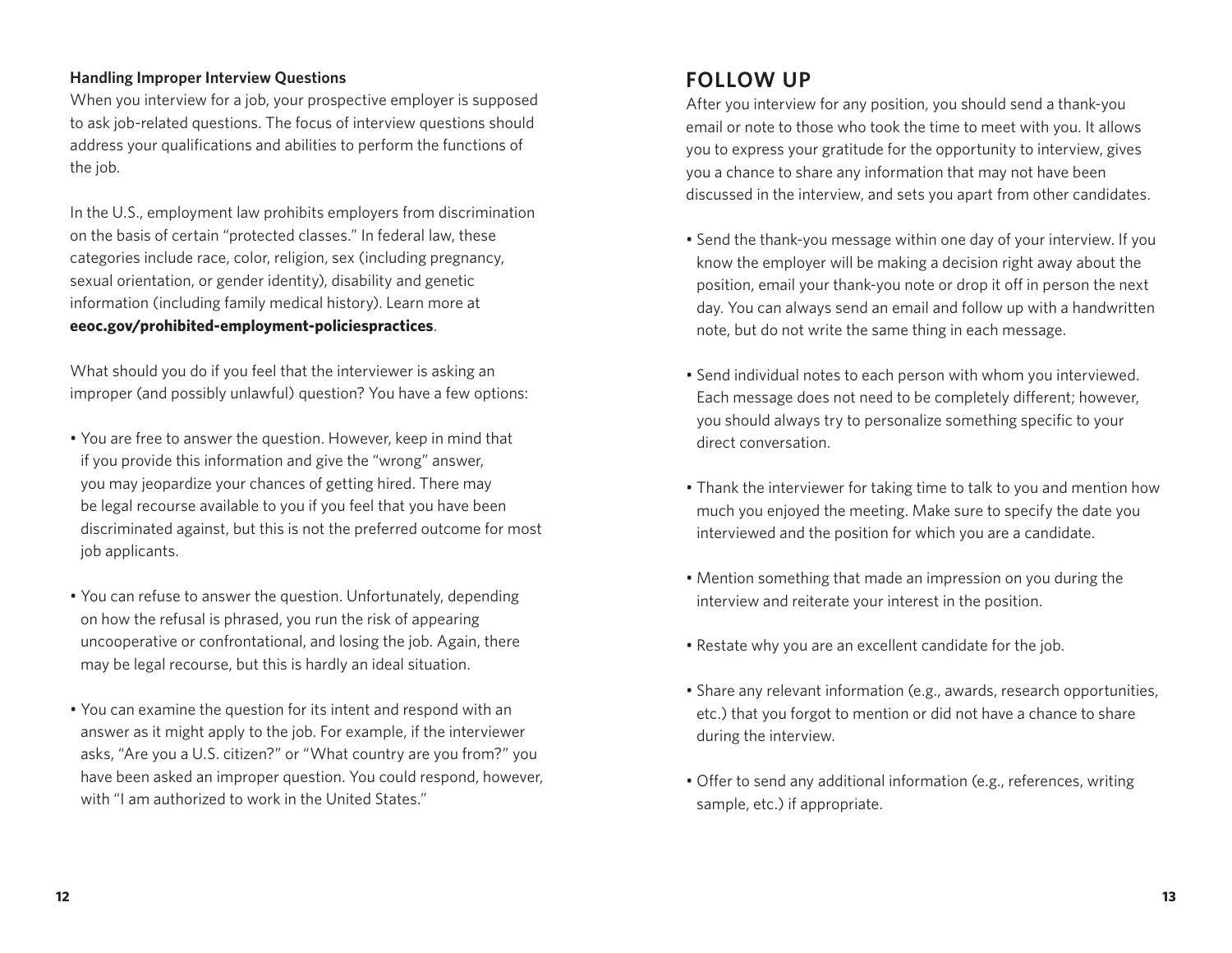# **FINAL TIPS**

#### **Tip #1: Ambiguous questions are not an invitation to ramble on without direction.**

 Stay focused; before beginning your response, identify two or three key points that support your qualifications for and/or compatibility with the job, and stick to these points.

#### **Tip #2: Know your résumé inside and out.**

 Be prepared to discuss anything you have included on your résumé. Connect the skills/experiences from your résumé to specifics in the job description, the company website, and the company's mission, culture, and products/services.

#### **Tip #3: Respond positively to questions.**

 Communicate clearly; use concrete examples whenever possible; demonstrate lessons you've learned from your experiences; know your "marketable" assets (strengths); and take advantage of questions that allow you to integrate points that strengthen your candidacy in your response.

### **RESOURCES**

- Schedule a practice interview via Handshake middlebury.joinhandshake.com
- Job Interview Questions **www.jobinterviewquestions.com**
- Behavior Interview Questions Generator **www.da.ks.gov/ps/subject/bei**
- U.S. Equal Employment Opportunity Commission: **eeoc.gov/prohibited-employment-policiespractices**